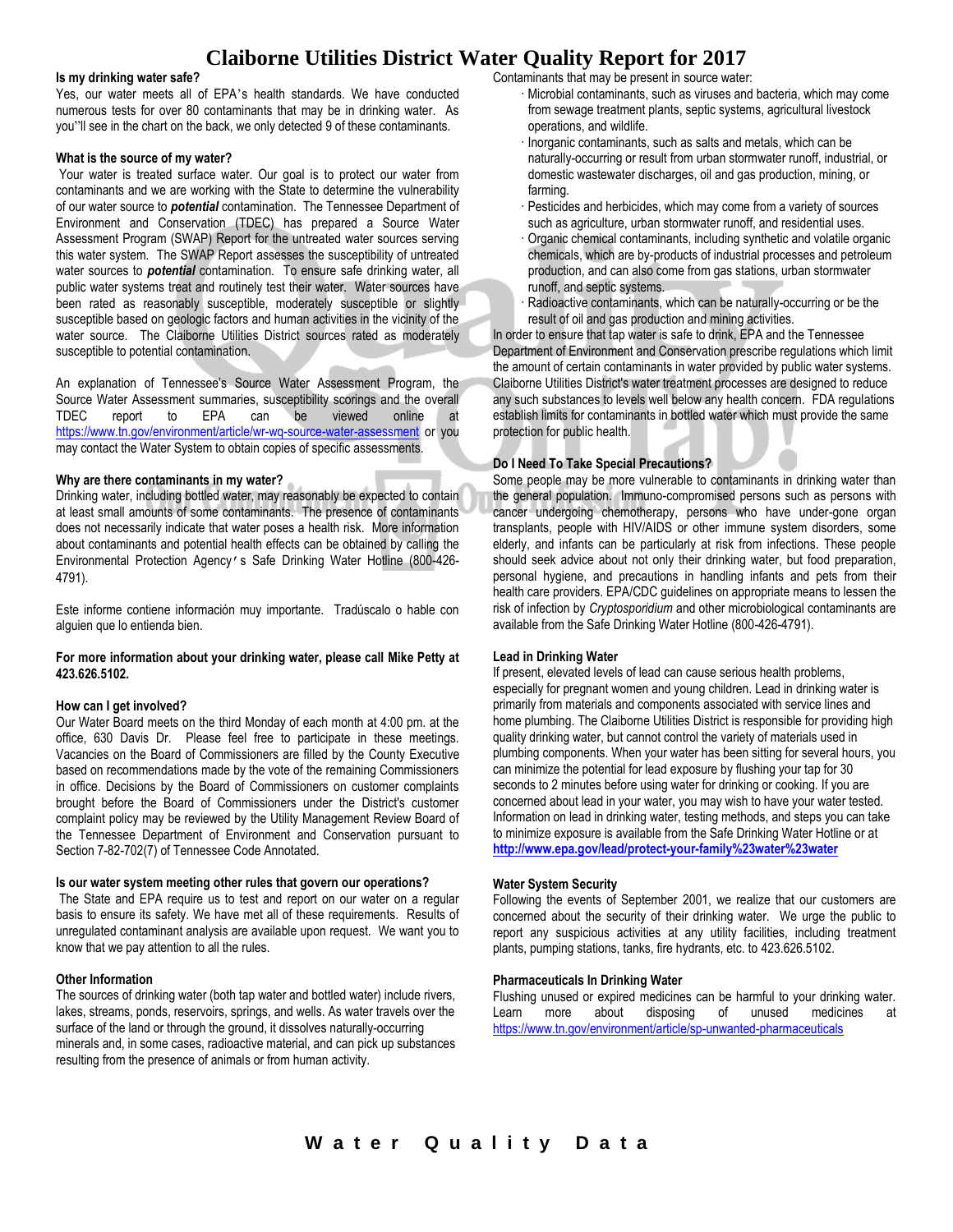## **What does this chart mean?**

- MCLG Maximum Contaminant Level Goal, or the level of a contaminant in drinking water below which there is no known or expected risk to health. MCLGs allow for a margin of safety.
- MCL Maximum Contaminant Level, or the highest level of a contaminant that is allowed in drinking water. MCLs are set as close to the MCLGs as feasible using the best available treatment technology. To understand the possible health effects described for many regulated constituents, a person would have to drink 2 liters of water every day at the MCL level for a lifetime to have a one-in-a-million chance of having the described health effect.
- MRDL: Maximum Residual Disinfectant Level or MRDL: The highest level of a disinfectant allowed in drinking water. There is convincing evidence that addition of a disinfectant is necessary for the control of microbial contaminants.
- MRDLG: Maximum residual disinfectant level goal. The level of a drinking water disinfectant below which there is no known or expected risk to health. MRDLGs do not reflect the benefits of the use of disinfectants to control microbial contaminants.
- AL Action Level, or the concentration of a contaminant which, when exceeded, triggers treatment or other requirements which a water system must follow.
- Parts per million (ppm) or Milligrams per liter (mg/l) explained as a relation to time and money as one part per million corresponds to one minute in two years or a single penny in \$10,000.
- Parts per billion (ppb) or Micrograms per liter explained as a relation to time and money as one part per billion corresponds to one minute in 2,000 years, or a single penny in \$10,000,000.
- Nephelometric Turbidity Unit (NTU) nephelometric turbidity unit is a measure of the clarity of water. Turbidity in excess of 5 NTU is just noticeable to the average person.
- TT Treatment Technique, or a required process intended to reduce the level of a contaminant in drinking water.
- RTCR Revised Total Coliform Rule. This rule went into effect on April 1, 2016 and replaces the MCL for total coliform with a Treatment Technique Trigger for a system assessment.

| Contaminant                   | Violation      | Level         | Range of   | Date of | Unit        | <b>MCLG</b>    | <b>MCL</b>             | Likely Source of             |
|-------------------------------|----------------|---------------|------------|---------|-------------|----------------|------------------------|------------------------------|
|                               | Yes/No         | Detected      | Detections | Sample  | Measurement |                |                        | Contamination                |
| <b>Total Coliform</b>         | N <sub>o</sub> |               |            | 2017    |             | $\Omega$       | $\overline{\text{TT}}$ | Naturally present in the     |
| Bacteria (RTCR)               |                |               |            |         |             |                | Trigger                | environment                  |
| Turbidity <sup>1</sup>        | N <sub>o</sub> | .27           | $0.03 -$   | 2017    | <b>NTU</b>  | n/a            | <b>TT</b>              | Soil runoff                  |
|                               |                |               | 0.27       |         |             |                |                        |                              |
| Copper <sup>2</sup>           | N <sub>o</sub> | $90^{th}\% =$ |            | 2017    | ppm         | 1.3            | $AL=1.3$               | Corrosion of household       |
|                               |                | 0.072         |            |         |             |                |                        | plumbing systems; erosion    |
|                               |                |               |            |         |             |                |                        | of natural deposits;         |
|                               |                |               |            |         |             |                |                        | leaching from wood           |
|                               |                |               |            |         |             |                |                        | preservatives                |
| Fluoride                      | N <sub>o</sub> | 0.573         | $0.523 -$  | 2017    | ppm         | $\overline{4}$ | $\overline{4}$         | Erosion of natural deposits; |
|                               |                | Avg.          | .615       |         |             |                |                        | water additive which         |
|                               |                |               |            |         |             |                |                        | promotes strong teeth;       |
|                               |                |               |            |         |             |                |                        | discharge from fertilizer    |
|                               |                |               |            |         |             |                |                        | and aluminum factories       |
| Lead <sup>2</sup>             | N <sub>o</sub> | $90^{th}\% =$ |            | 2017    | ppb         | $\Omega$       | $AL=15$                | Corrosion of household       |
|                               |                | 10.7          |            |         |             |                |                        | plumbing systems, erosion    |
|                               |                |               |            |         |             |                |                        | of natural deposits          |
| Nitrate (as Nitrogen)         | N <sub>o</sub> | .854          |            | 2017    | ppm         | 10             | 10                     | Runoff from fertilizer use;  |
|                               |                |               |            |         |             |                |                        | leaching from septic tanks,  |
|                               |                |               |            |         |             |                |                        | sewage; erosion of natural   |
|                               |                |               |            |         |             |                |                        | deposits                     |
| Sodium                        | N <sub>o</sub> | 8.98          |            | 2017    | ppm         | N/A            | N/A                    | Erosion of natural deposits; |
| TTHM <sup>3</sup>             |                |               |            |         |             |                |                        | used in water treatment      |
|                               | No             | 62.90         | $26.50 -$  | 2017    | ppb         | n/a            | 80                     | By-product of drinking       |
| [Total trihalomethanes]       |                | Avg.          | 82.10      |         |             |                |                        | water chlorination           |
| Haloacetic Acids <sup>3</sup> | N <sub>o</sub> | 59.30         | $24.10-$   | 2017    | ppb         | N/A            | 60                     | By-product of drinking       |
| (HAA5)                        |                | Avg.          | 94.0       |         |             |                |                        | water disinfection.          |
| <b>Total Organic</b>          | N <sub>o</sub> |               |            | 2017    | ppm         | <b>TT</b>      | <b>TT</b>              | Naturally present in the     |
| $\text{Carbon}^4$             |                |               |            |         |             |                |                        | environment.                 |
| Contaminant                   | Violation      | Level         | Range of   | Date of | Unit        | <b>MRDLG</b>   | <b>MRDL</b>            | Likely Source of             |
|                               | Yes/No         | Found         | Detections | Sample  | Measurement |                |                        | Contamination                |
| Chlorine                      | N <sub>0</sub> | 1.50          | $.8 - 2.2$ | 2017    | ppm         | $\overline{4}$ | $\overline{4}$         | Water additive used to       |
|                               |                | Avg.          |            |         |             |                |                        | control microbes.            |

 $1100\%$  of our samples were below the turbidity limit. Turbidity is a measurement of the cloudiness of the water. We monitor it because it is a good indicator of the effectiveness of our filtration system. <sup>2</sup>During the most recent round of Lead and Copper testing, 0 out of 30 households sampled contained concentrations exceeding the action level. Infants and young children are typically more vulnerable to lead in drinking water than the general population. It is possible that lead levels at your home may be higher than at other homes in the community as a result of materials used in your home's plumbing. If you